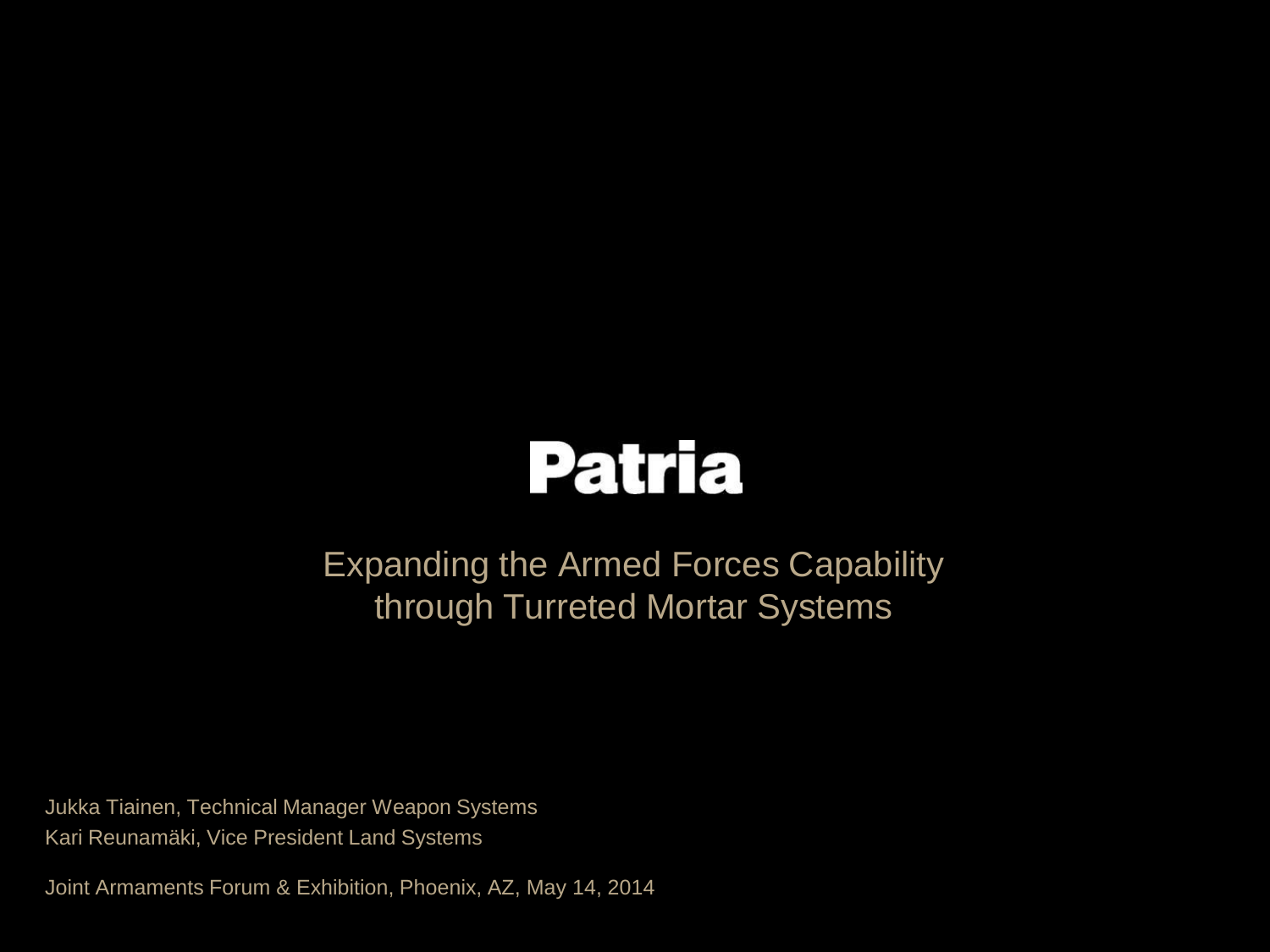# **Patria Briefly**

•Over 80 years of experience in Mortar **Business** 

•A trusted provider of defence, security and aviation life-cycle support services and technology solutions.

•Owned by the state of Finland (73.2%) and Airbus Company (26.8 %).

www.patria.fi

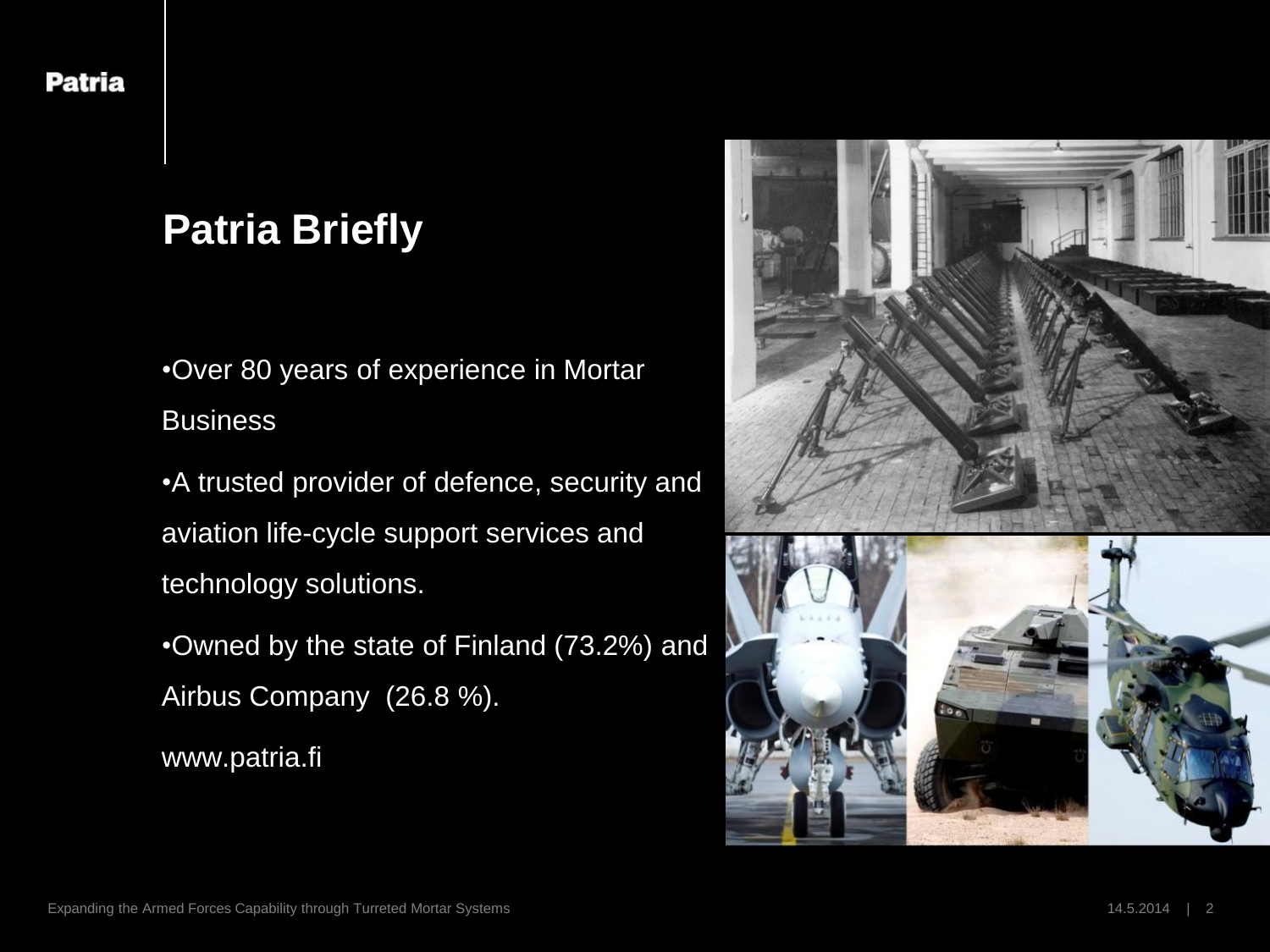### **Presentation outline and contents**

- 1. What are turreted mortars?
- 2. Mortar roles in combat
- 3. Capability gaps of muzzle loading mortars
- 4. Performance improvements by turreted mortars
- 5. Ammunition
- 6. Challenges



#### Patria Nemo AMV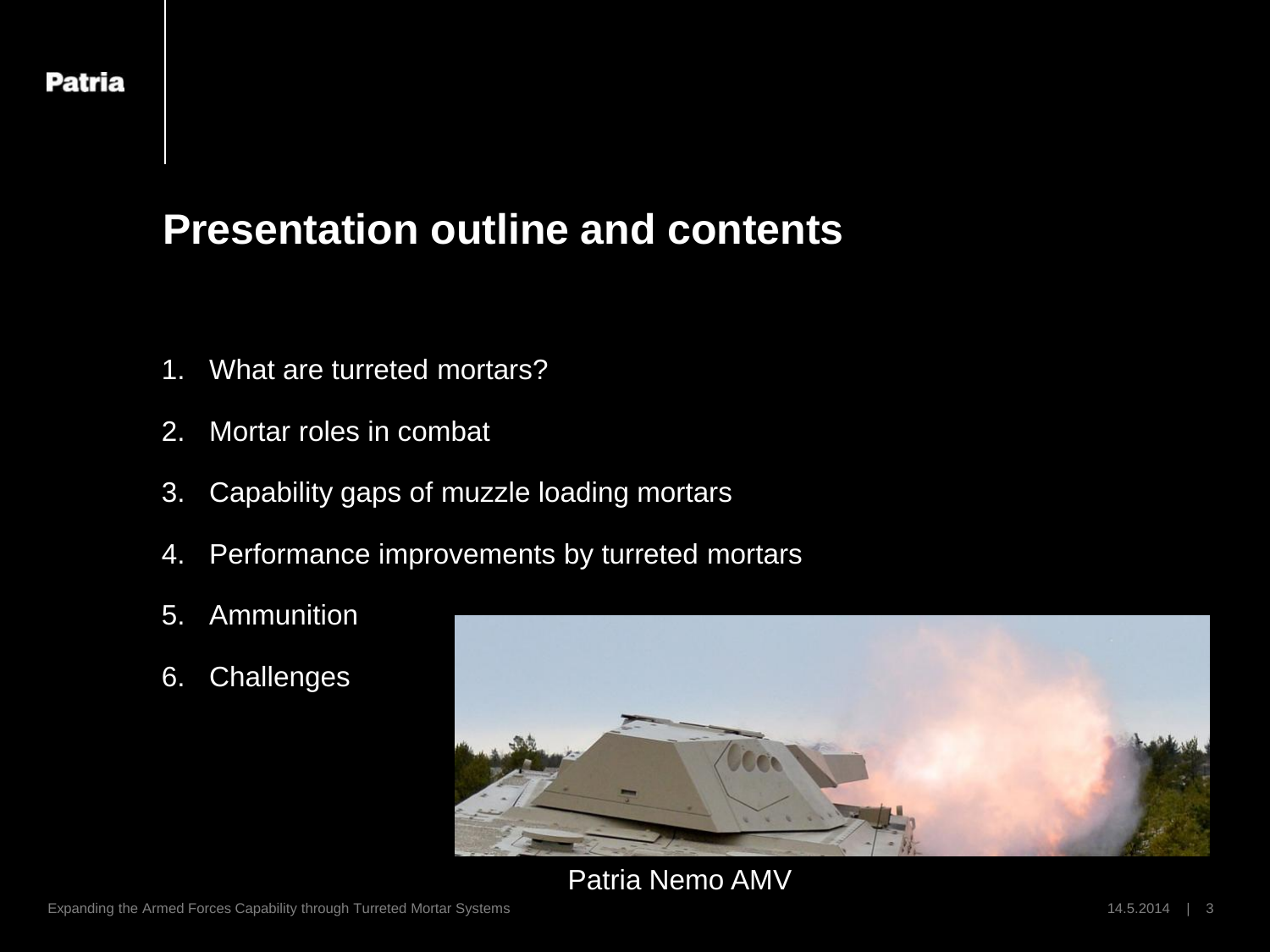## **What are turreted mortars?**

- •Breech loading
- •120 mm smoothbore weapon
- •Fires conventional 120 mm mortar ammunition
- •Vehicle/Vessel based



#### Patria Nemo AMV







#### Patria Hägglunds AMOS

Expanding the Armed Forces Capability through Turreted Mortar Systems 14.5.2014 Patria Nemo for Finnish Navy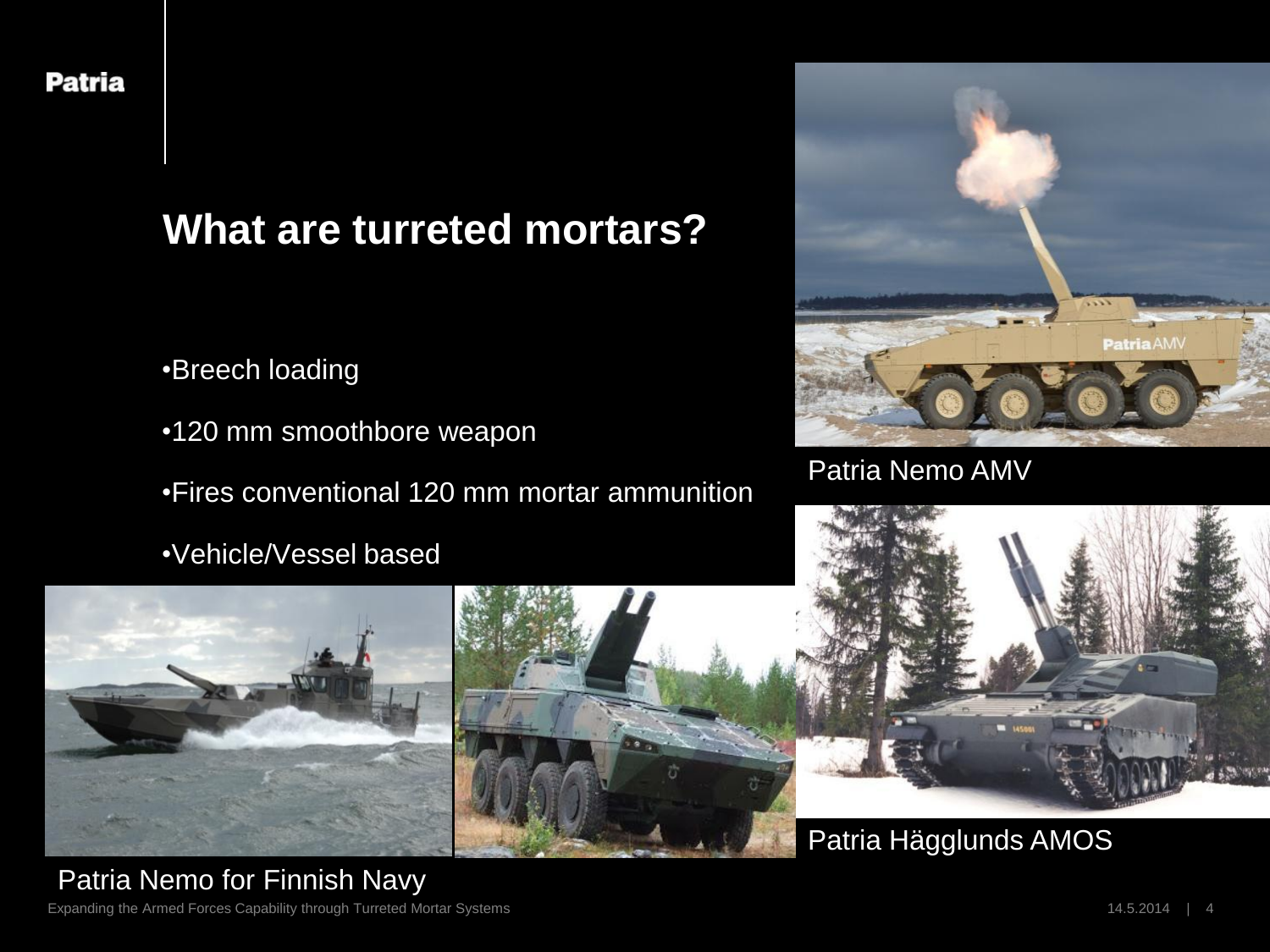## **Mortar Roles in Combat**

#### **From U.S. Army Field Manual, FM 3-22.90, Dec.2007:**

Mortars are suppressive indirect fire weapons.

They can be employed to:

•Neutralize or destroy area or point targets,

•screen large areas with smoke

•provide illumination or coordinated highexplosive/illumination.

*The mortar platoon's mission is to provide close and immediate indirect fire support for maneuver battalions and companies.* 

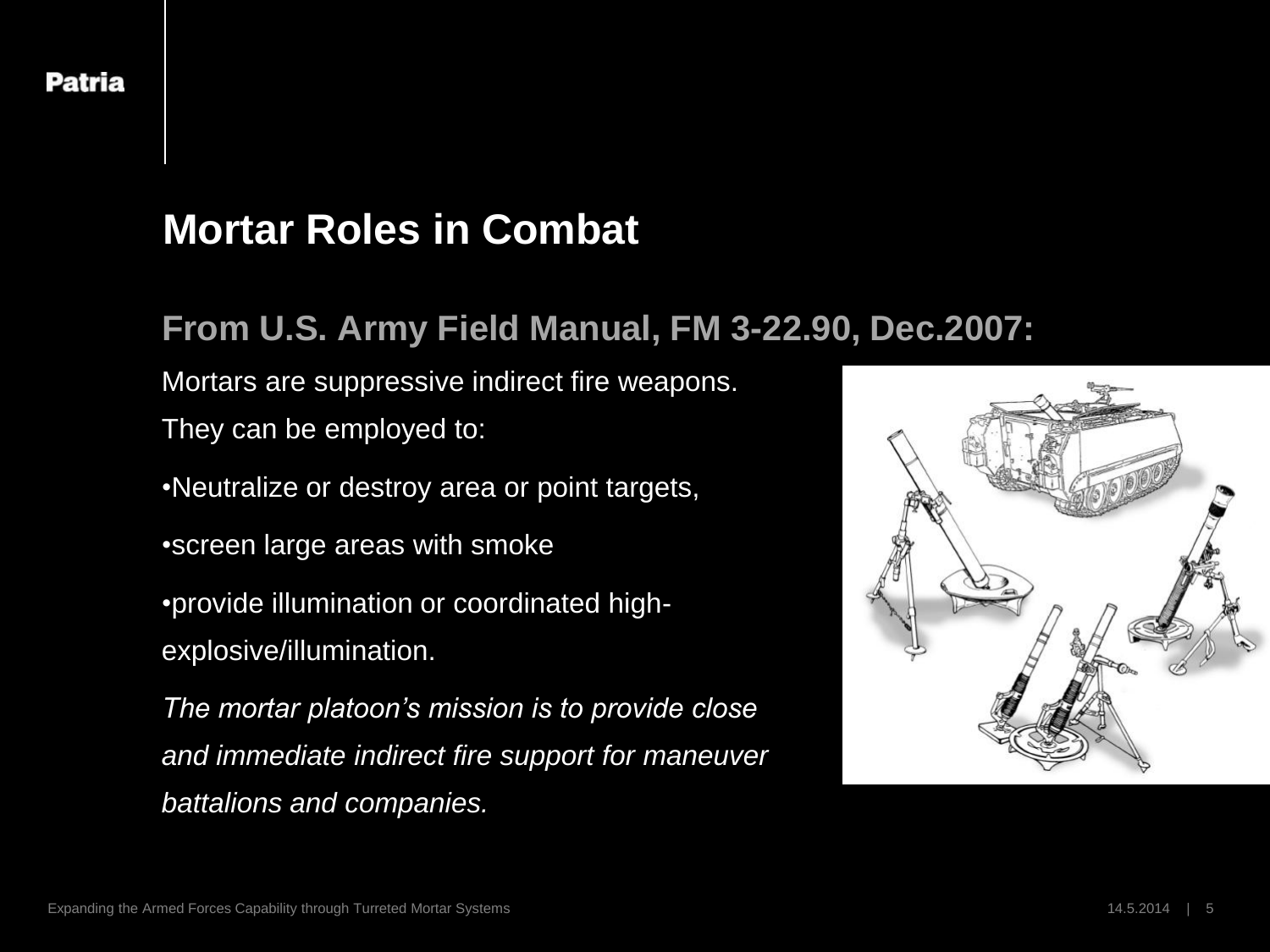# **Capability gaps of muzzle loading mortars**

- •Response time
- •Protection
- •Survivability
- •Mobility
- •Accuracy
- •Range



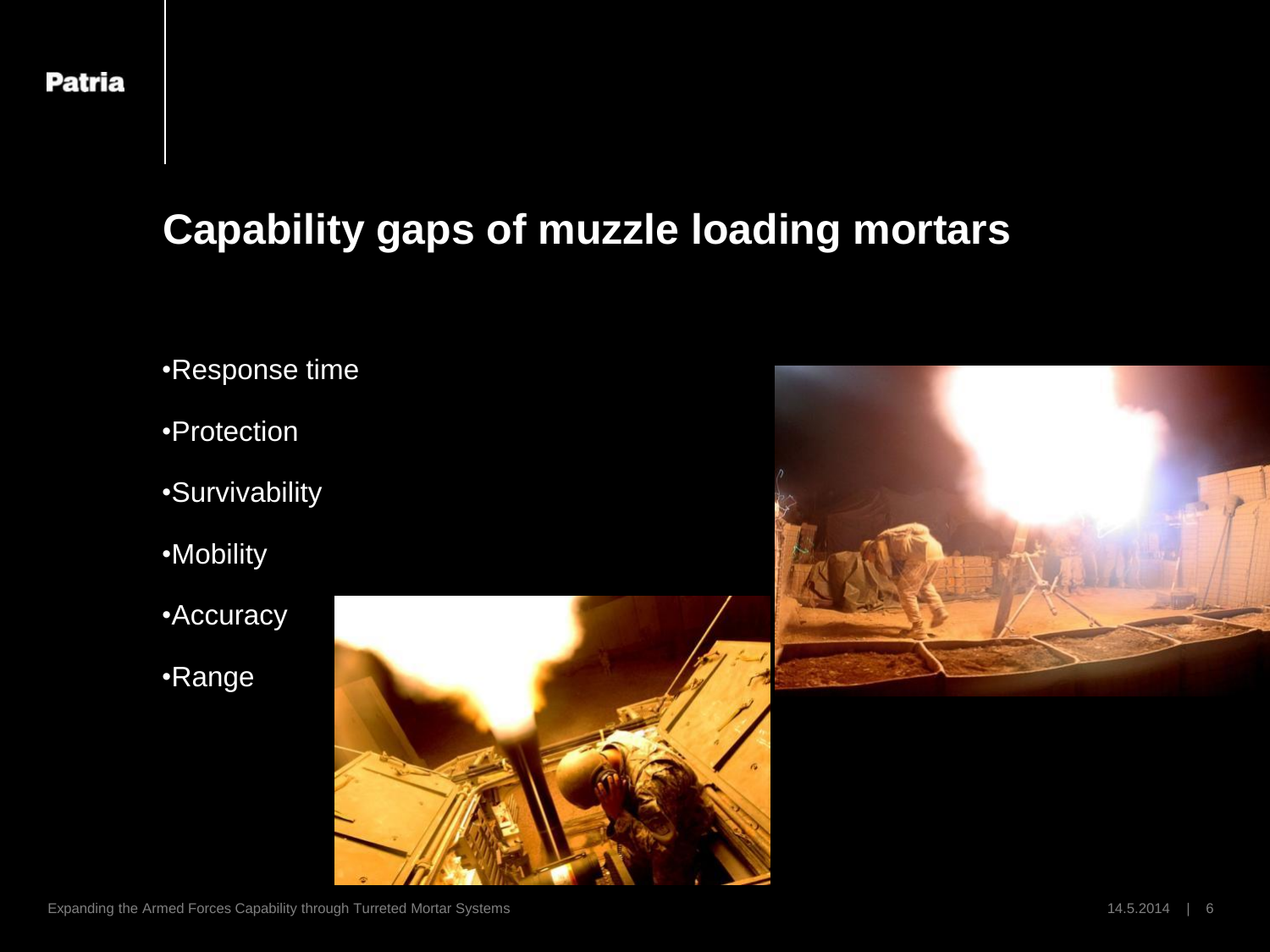#### **Response time**

- •Open fire within seconds after stopping
- •Capable of creating fire missions
- independently, if needed

Short response times improve the capability of mortars to offer immediate fire support.



Patria Nemo AMV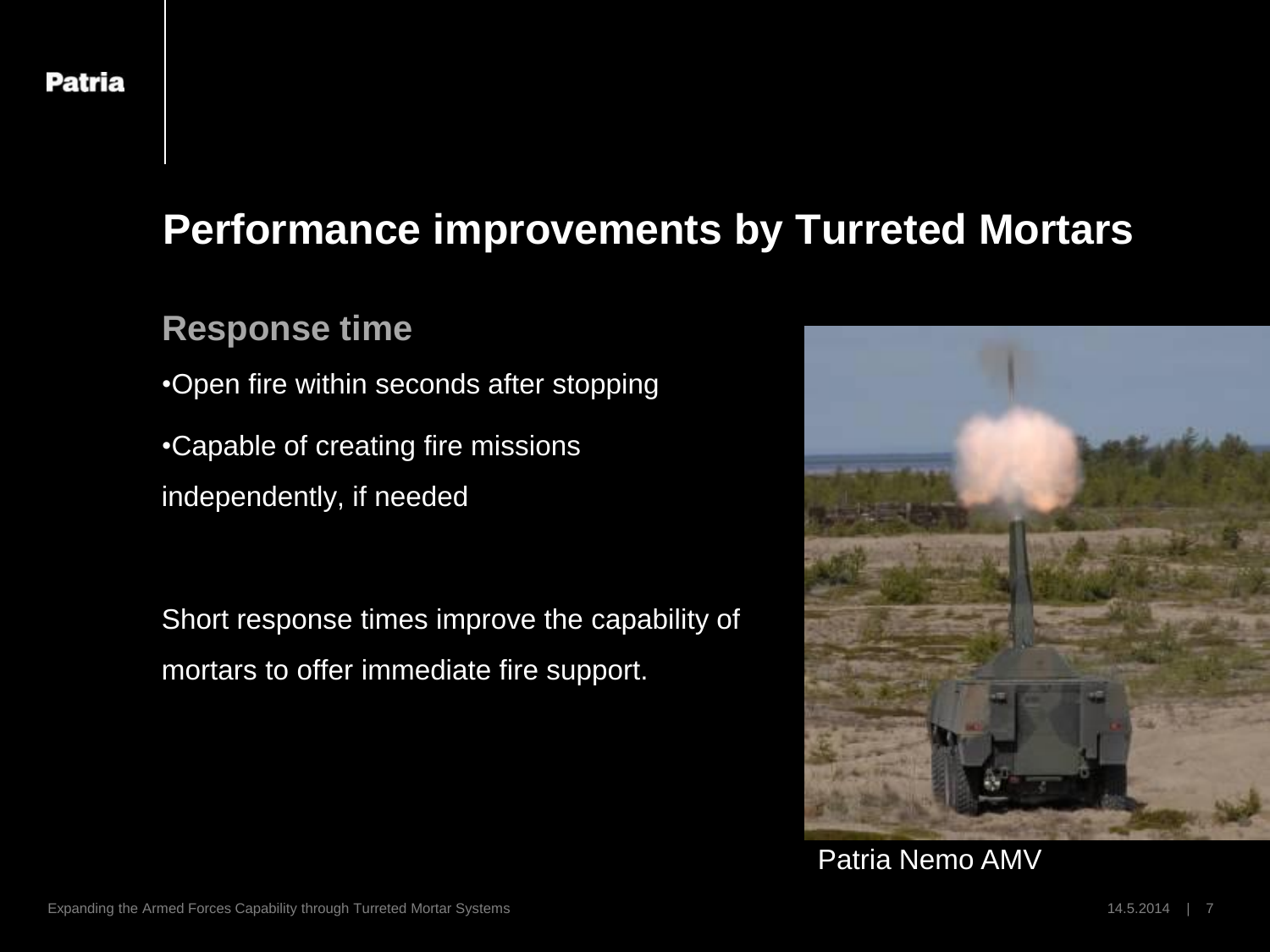#### **Protection**

•The crew under armor all the time

•protected from gunfire, splinters and NBC threats



Patria Nemo AMV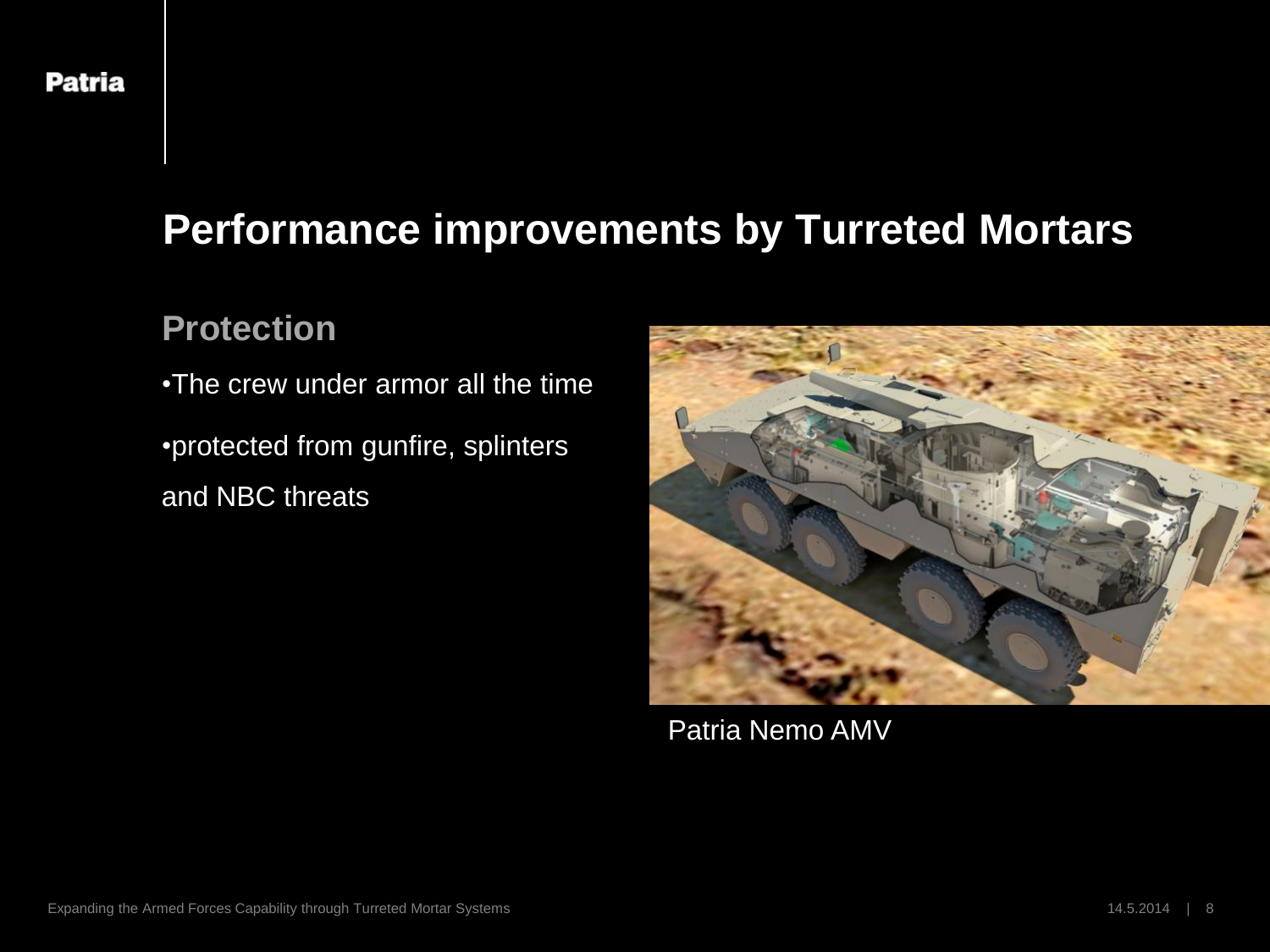#### **Mobility**

•Offer the same level of mobility and protection as the units they are supporting.

- Mechanized Battalion
- Armored personnel carriers (APC)
- Infantry Fighting Vehicles (IFV).

•Shoot and Scoot



Patria Nemo AMV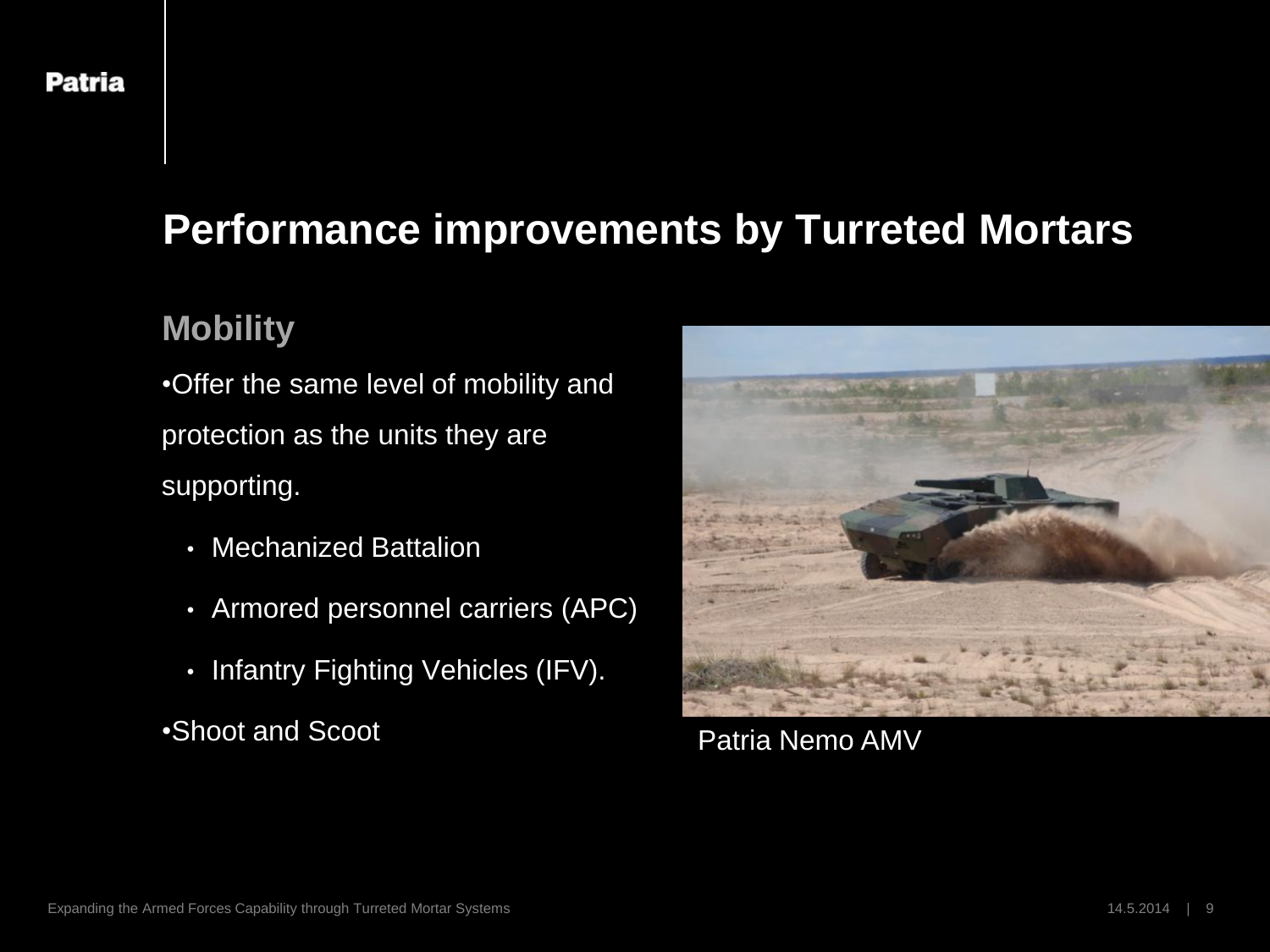#### **Accuracy and Range**

- •Automated aiming systems
- •Recoiling weapon offering stable muzzle velocities
- •3 meters long barrel offering more range

Increased range => Larger area to support

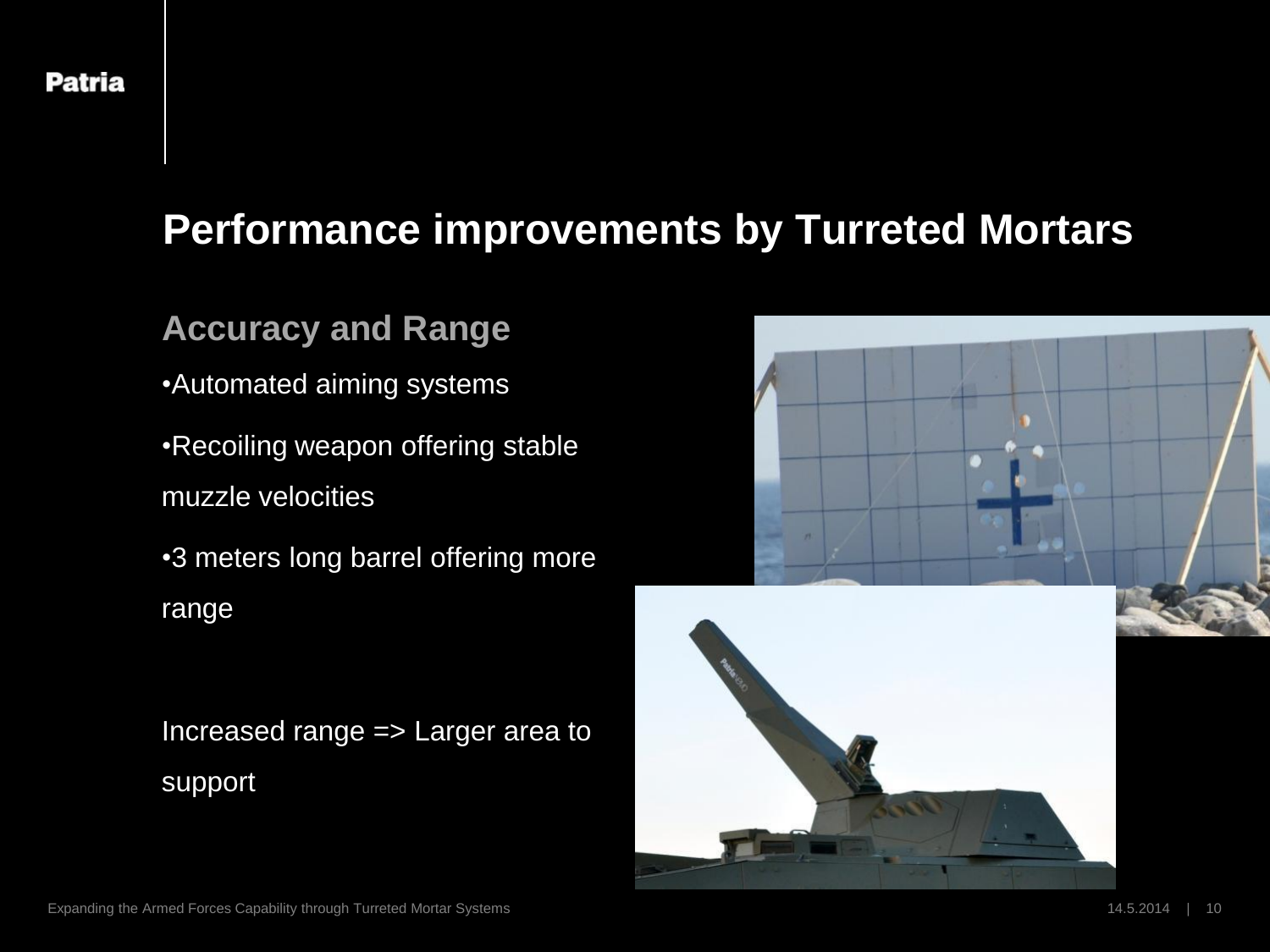### **Direct Fire/ Direct Lay and MRSI**

- •Engage new kinds of targets
- •Improved survivability
- •Multiple Rounds Simultaneous Impact (MRSI)



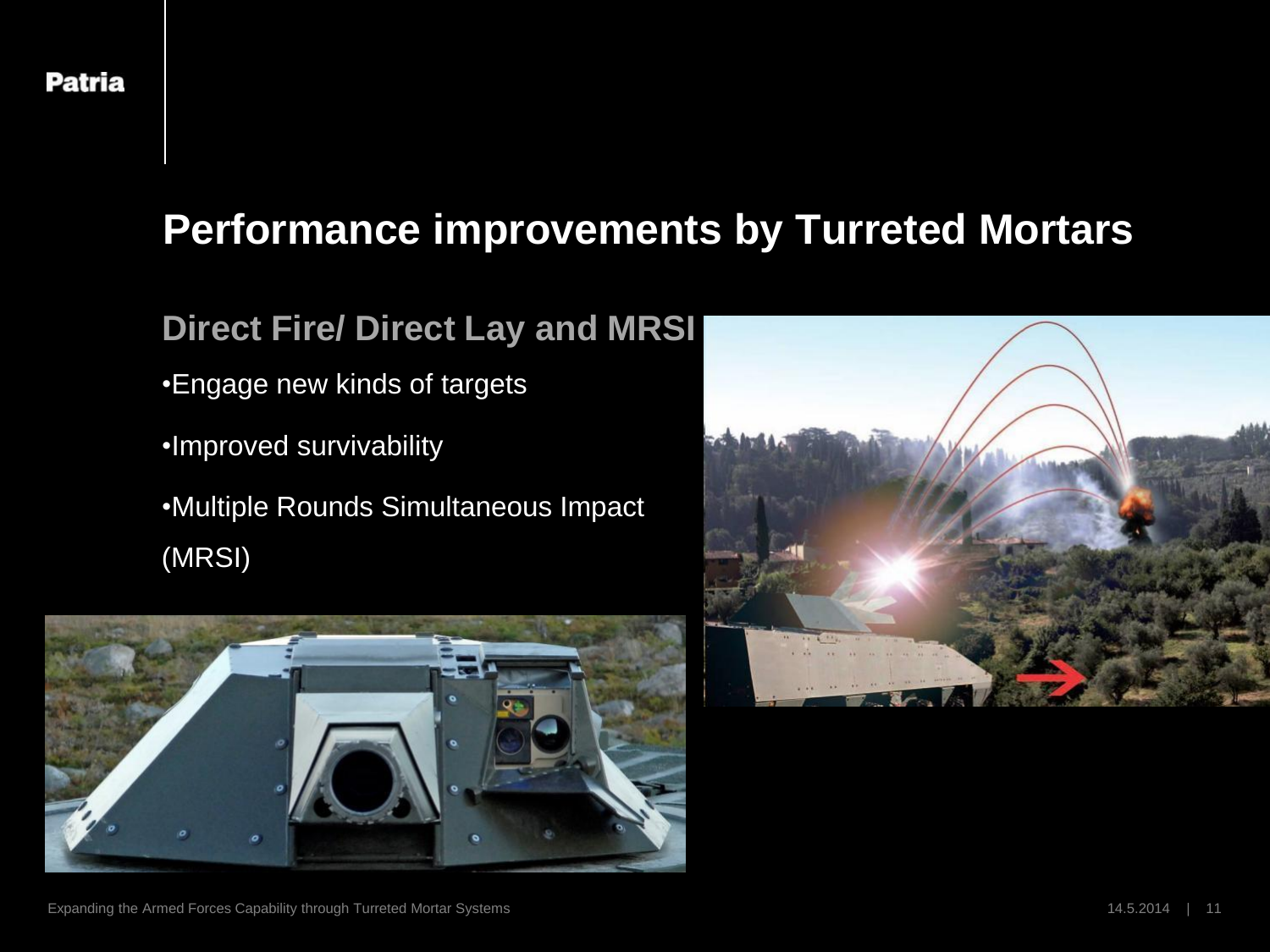#### **Stabilization and Naval Use**

•Stabilized turret enable firing from a moving platform

•Indirect fire support for Naval forces

- Landing operations
- Patrolling



Nemo for UAE Navy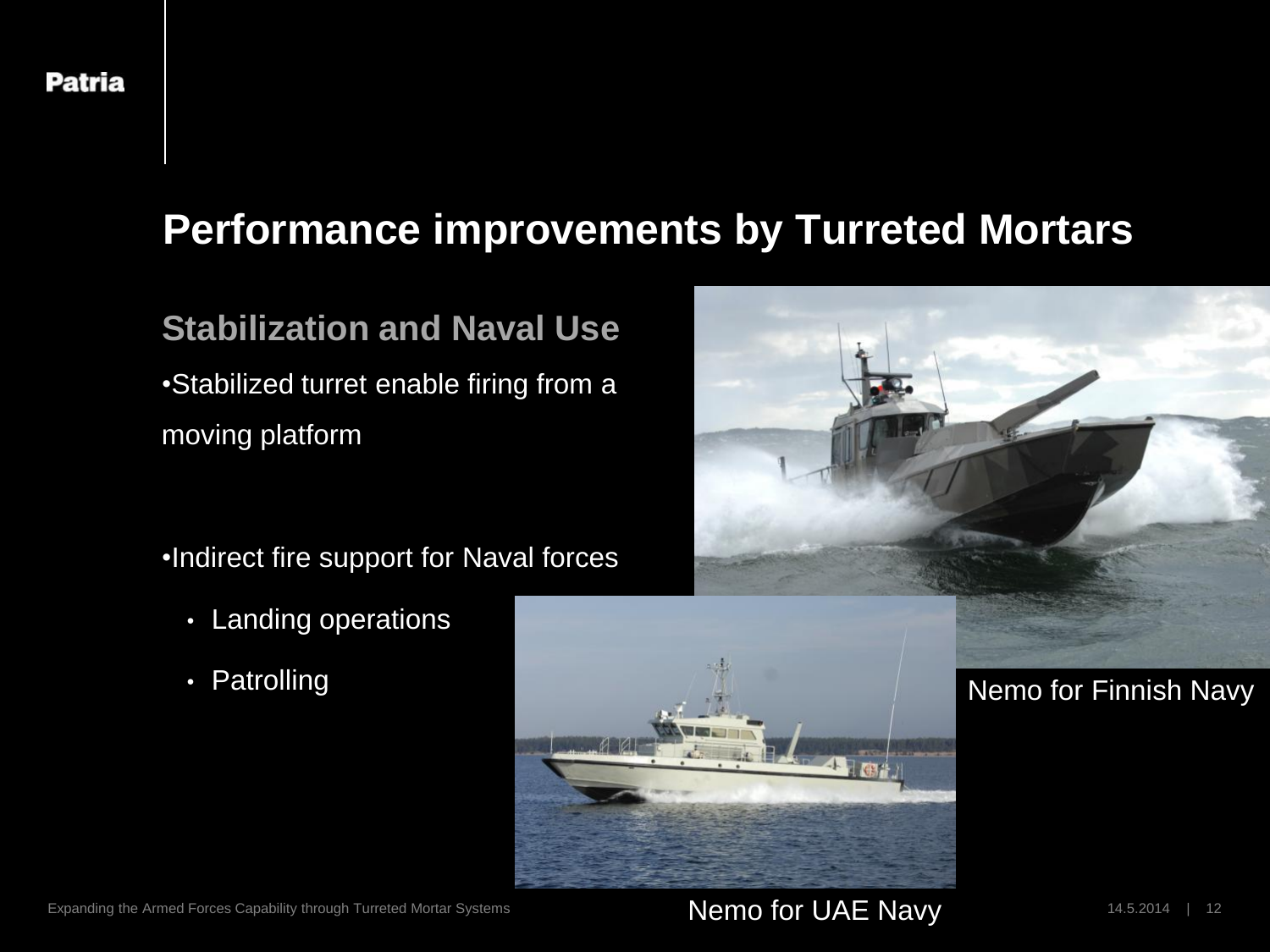# **Ammunition**

### **Existing Ammunition Types**

•Existing 120 mm smoothbore mortar ammunition can be utilised

- High Explosive
- Illuminating
- Smoke
- Guided



ATK XM395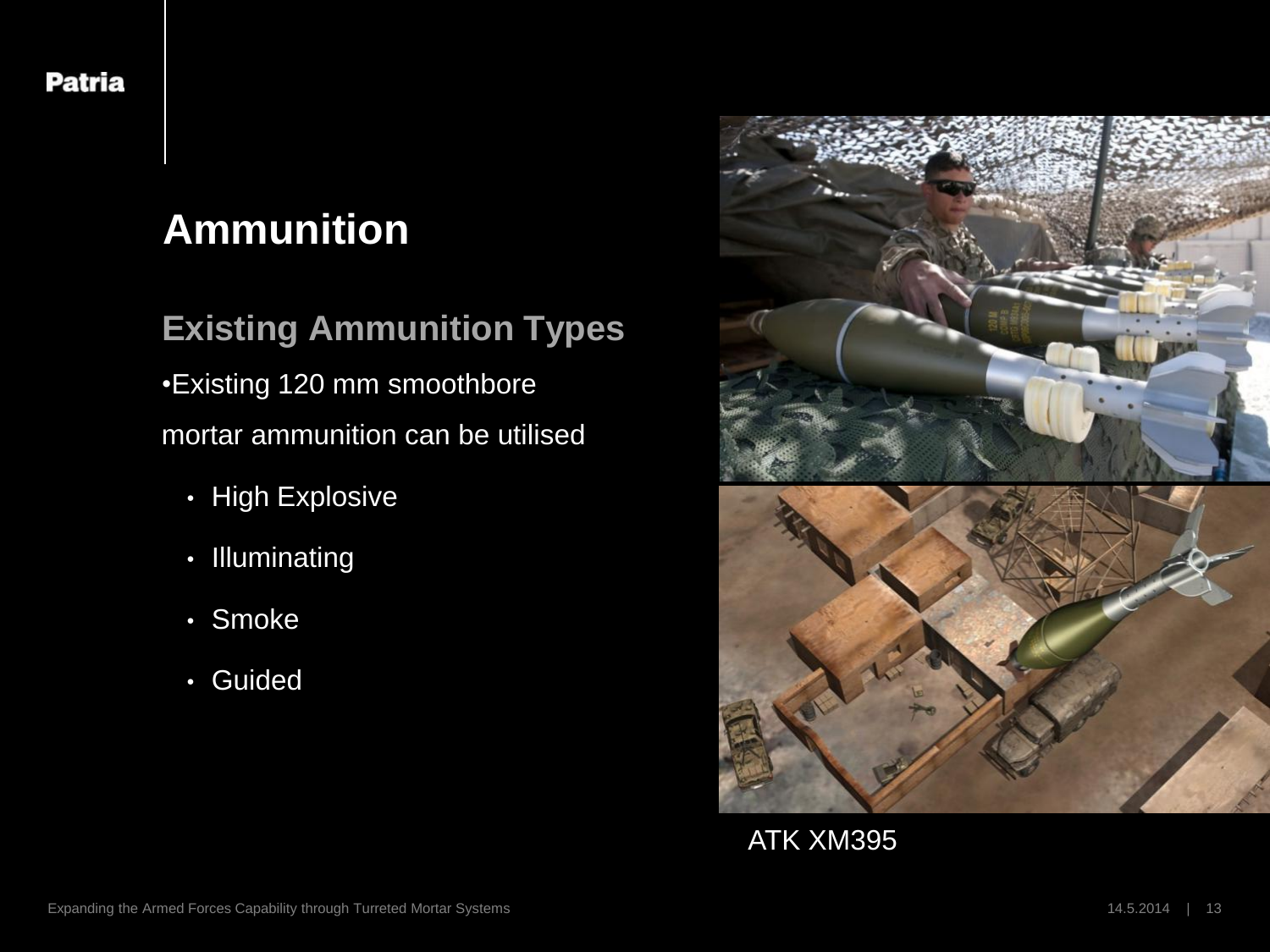# **Ammunition**

### **Stub Case**

•Stub case as an interface between

weapon and ammunition

•Compatible with almost all ammunition types

•Ammunition specific connector